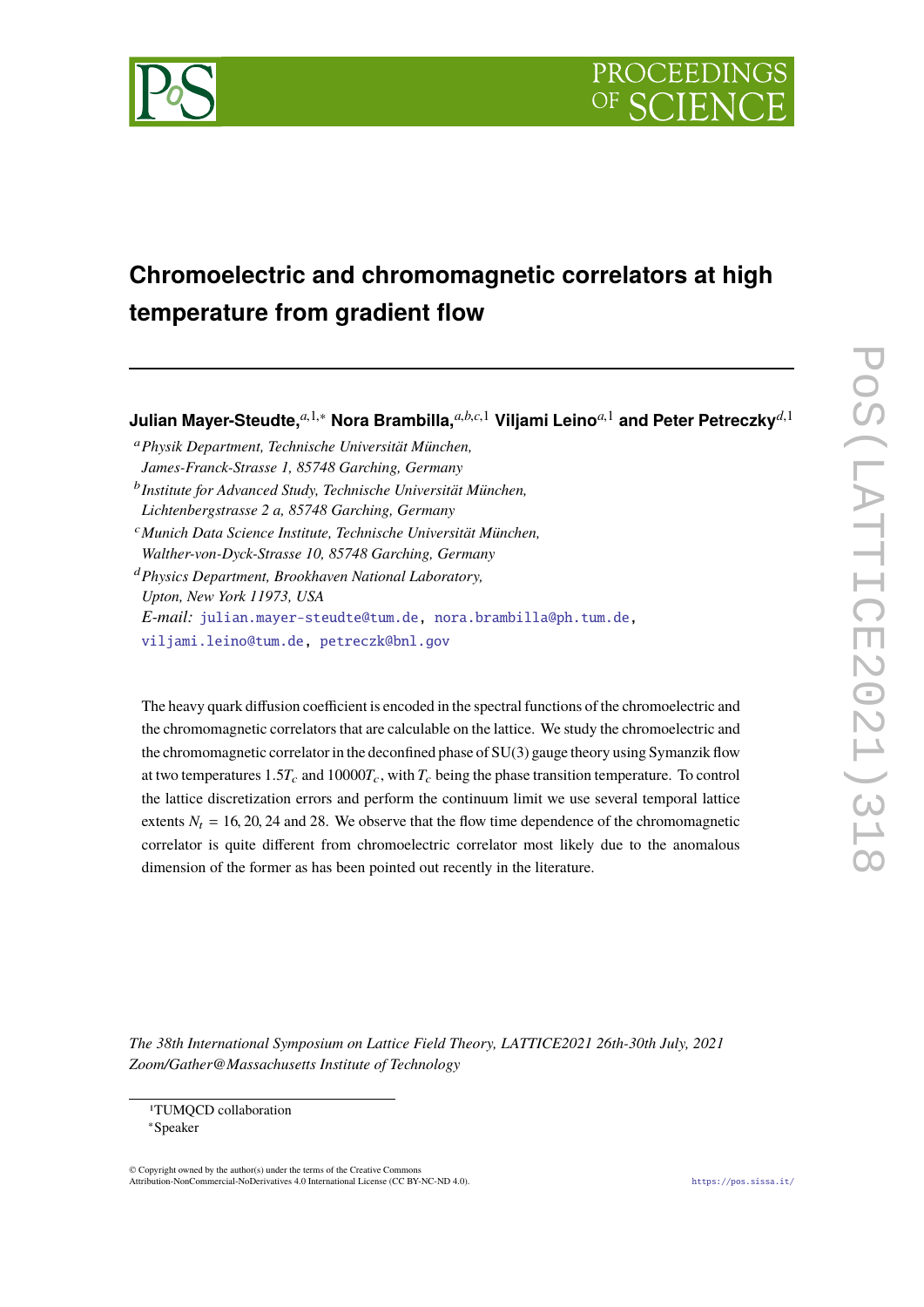## **1. Introduction**

The quark gluon plasma is an extreme state of matter at high temperatures, which can be probed in relativistic heavy ion collisions [\[1\]](#page-7-0). Measurements in heavy ion collisions are used to test the QCD phase diagram, which also gives important implications for cosmology and neutron stars. The interpretation of experimental data requires first principle QCD calculations. The heavy quark momentum diffusion coefficient is one of the quantities of interest and can be related to experimental observables such as nuclear suppression factor and elliptic flow of open heavy flavor hadrons. However, perturbative calculations of the heavy quark diffusion at LO [\[2,](#page-7-1) [3\]](#page-7-2) and at NLO [\[4\]](#page-7-3) lead to quite different results, suggesting that these calculations are not reliable. Hence, non-perturbative calculations are needed.

The heavy quark diffusion coefficient has been defined through the correlator of two chromoelectric fields [\[5\]](#page-7-4). Using nonrelativistic effective field theories and open quantum systems, the same object emerges in the description of quarkonium evolution in medium [\[6\]](#page-7-5). Previous lattice calculations of this object [\[7](#page-7-6)[–11\]](#page-7-7) were performed in quenched QCD and the heavy quark diffusion constant is obtained as the intercept of the chromolectric correlator spectral function at zero frequency [\[4\]](#page-7-3). The chromoelectric correlator is very noisy and to reduce the noise the multi-level algorithm has been used in the above studies. Recently, it has been suggested to use the gradient flow as an alternative noise reduction method and this approach turned out to be successful in calculating the heavy quark diffusion coefficient at 1.5*T<sub>c</sub>* [\[12\]](#page-7-8). Furthermore, in Ref. [\[13\]](#page-7-9) the 1/*M* effects in heavy quark diffusion were considered, with *M* being the heavy quark mass. These effects are encoded in the chromomagnetic correlator [\[13\]](#page-7-9). In this contribution we will present numerical lattice calculations of the chromoelectric and chromomagnetic correlators at temperatures of  $1.5T_c$  and  $10^4T_c$ . We will use the gradient flow method for noise reduction which also ensures the non-perturbative renormalization.

## **2. Physical Background**

Within a quark gluon plasma heavy quarks can diffuse through the medium. Thereby, the heavy quark momentum is changed by random kicks from the medium which can be described by a Brownian motion encoded into the Langevin dynamics

$$
\dot{\mathbf{p}} - \eta \mathbf{p} = \mathbf{f}(t),\tag{1}
$$

where **p** is the temporal derivative of the heavy quark momentum **p**,  $\eta$  is the drag coefficient, and **f** is the random force acting on the heavy quark that satisfies

$$
\langle f_i(t) \rangle = 0, \ \langle f_i(t') f_j(t) \rangle = \kappa \delta_{ij} \delta(t - t'), \tag{2}
$$

where  $\kappa$  is the heavy quark momentum diffusion coefficient. The drag coefficient and the heavy quark momentum diffusion coefficient are connected through the Einstein equation, which after including the leading relativistic correction reads [\[13\]](#page-7-9)

$$
\eta \approx \frac{\kappa}{2MT} \left( 1 - \frac{5T}{2M} \right),\tag{3}
$$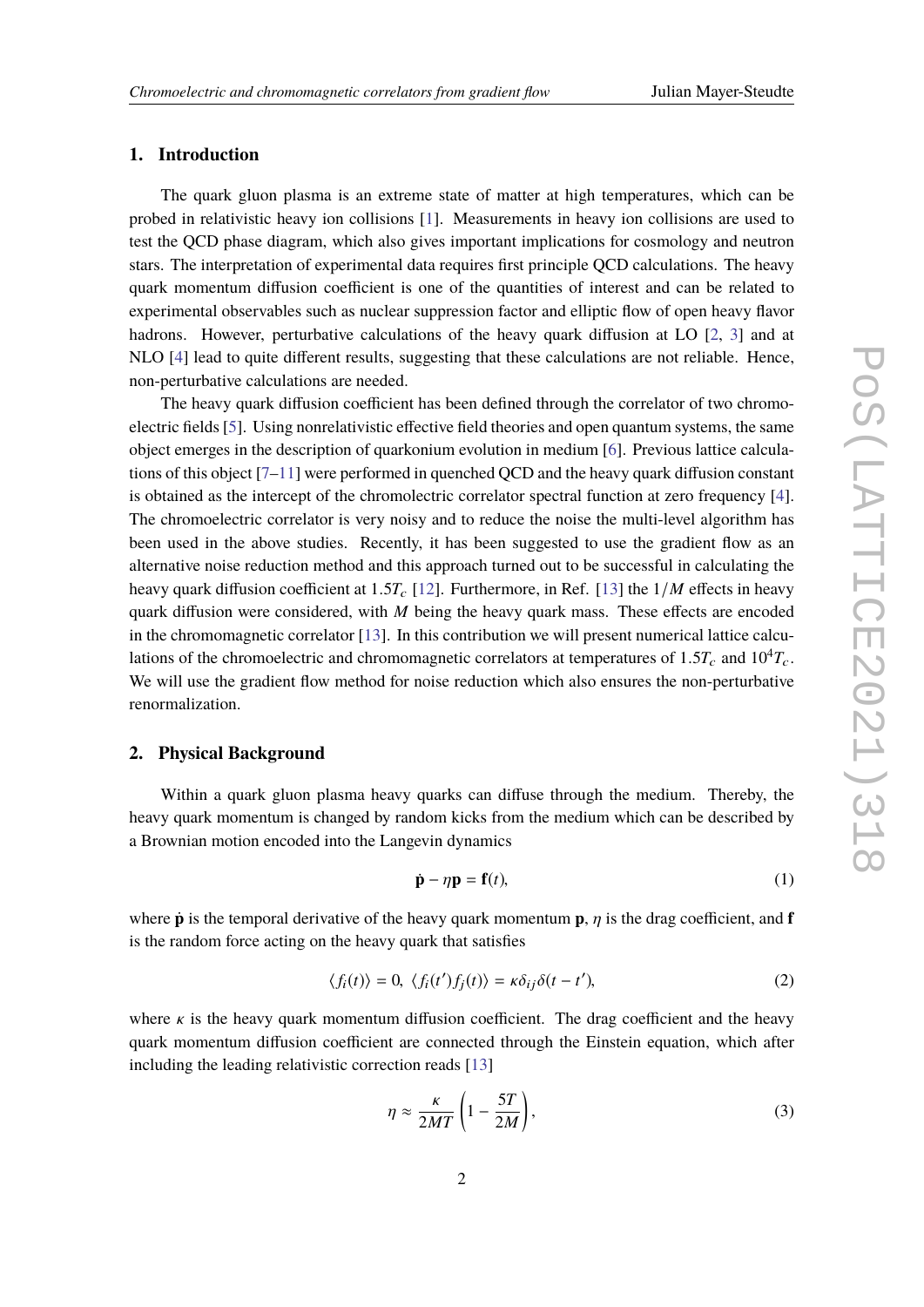where *T* is the temperature and *M* the mass of the heavy quark.

As mentioned above, the heavy quark diffusion coefficient can be obtained from the Euclidean chromoelectric correlator [\[4,](#page-7-3) [5\]](#page-7-4) and the chromomagnetic correlator [\[13\]](#page-7-9)

$$
G_E(\tau) = -\frac{1}{3} \frac{\sum_i \text{Tr} \langle U(\beta; \tau) g E_i(\tau) U(\tau; 0) g E_i(0) \rangle}{\text{Tr} \langle U(\beta; 0) \rangle}
$$
(4)

$$
G_B(\tau) = \frac{1}{3} \frac{\sum_i \text{Tr}\langle U(\beta; \tau) g B_i(\tau) U(\tau; 0) g B_i(0) \rangle}{3 \text{Tr}\langle U(\beta; 0) \rangle},\tag{5}
$$

where  $\tau$  is the temporal separation of the field insertions and  $E_i$  and  $B_i$  are the chromoelectric and chromomagnetic field respectively. The Wilson lines  $U(\tau; 0)$  in the above expression are in the fundamental representation and wrap around the periodic boundary making the correlators gauge invariant. The denominator cancels out the self energy divergence in the above expression. The chromoelectric correlator defined above also plays an important role in quarkonium suppression [\[6\]](#page-7-5).

The chromoelectric and chromomagnetic correlators are connected to the respective diffusion coefficient  $\kappa_{E/B}$  through the spectral function

$$
G_{E/B}(\tau) = \int_0^\infty \frac{d\omega}{\pi} \rho_{E/B}(\omega) \frac{\cosh\left(\frac{\beta}{2} - \tau\right)\omega}{\sinh\frac{\beta\omega}{2}}, \quad \kappa_{E/B} = \lim_{\omega \to 0} \frac{2T\rho_{E/B}(\omega)}{\omega}.
$$
 (6)

The spectral functions  $\rho_{E/B}$  are known perturbatively, see Ref. [\[14\]](#page-7-10) for  $\rho_E$  at NLO and [\[13\]](#page-7-9) for  $\rho_B$ at LO. The total heavy quark momentum diffusion coefficient results into

$$
\kappa \approx \kappa_E + \frac{2}{3} \langle \mathbf{v}^2 \rangle \kappa_B, \tag{7}
$$

where  $\langle v^2 \rangle \sim T/M$  is the velocity of the heavy quark [\[13\]](#page-7-9). Therefore, the chromoelectric correlator contributes in the leading order of the heavy quark mass and the chromomagnetic correlator in the first order correction, since  $\langle v^2 \rangle$  is of order  $T/M$  [\[13\]](#page-7-9). In Ref. [\[14\]](#page-7-10)  $\kappa_E$  is determined up to LO and in Ref. [\[13\]](#page-7-9)  $\kappa_B$ , where the LO of  $\kappa_E$  starts at  $O(g^2)$  and the LO of  $\kappa_B$  at  $O(g^4)$ .

#### **3. Implementation and results**

On the lattice the chromoelectric and magnetic fields need to be discretized. For the chromoelectric field we use [\[15\]](#page-8-0)

$$
E_i(\tau, \mathbf{x}) = U_i(\tau, \mathbf{x})U_4(\tau, \mathbf{x} + a\hat{\mathbf{e}}_i) - U_4(\tau, \mathbf{x})U_i(\tau, \mathbf{x} + a\hat{\mathbf{e}}_4),
$$
\n(8)

where  $U_{\mu}(\tau, \mathbf{x})$  is the link variable with lattice spacing *a*. Similarly, we use the following discretization for *B*-field

<span id="page-2-0"></span>
$$
B_i(\tau, \mathbf{x}) = \epsilon_{ijk} U_j(\tau, \mathbf{x}) U_k(\tau, \mathbf{x} + a\hat{\mathbf{e}}_j),
$$
\n(9)

where we now obtain a loop within the spatial plane which lies perpendicularly to the spatial direction *i* of the  $B_i$ -field component. By expanding the link variables in a small lattice spacing in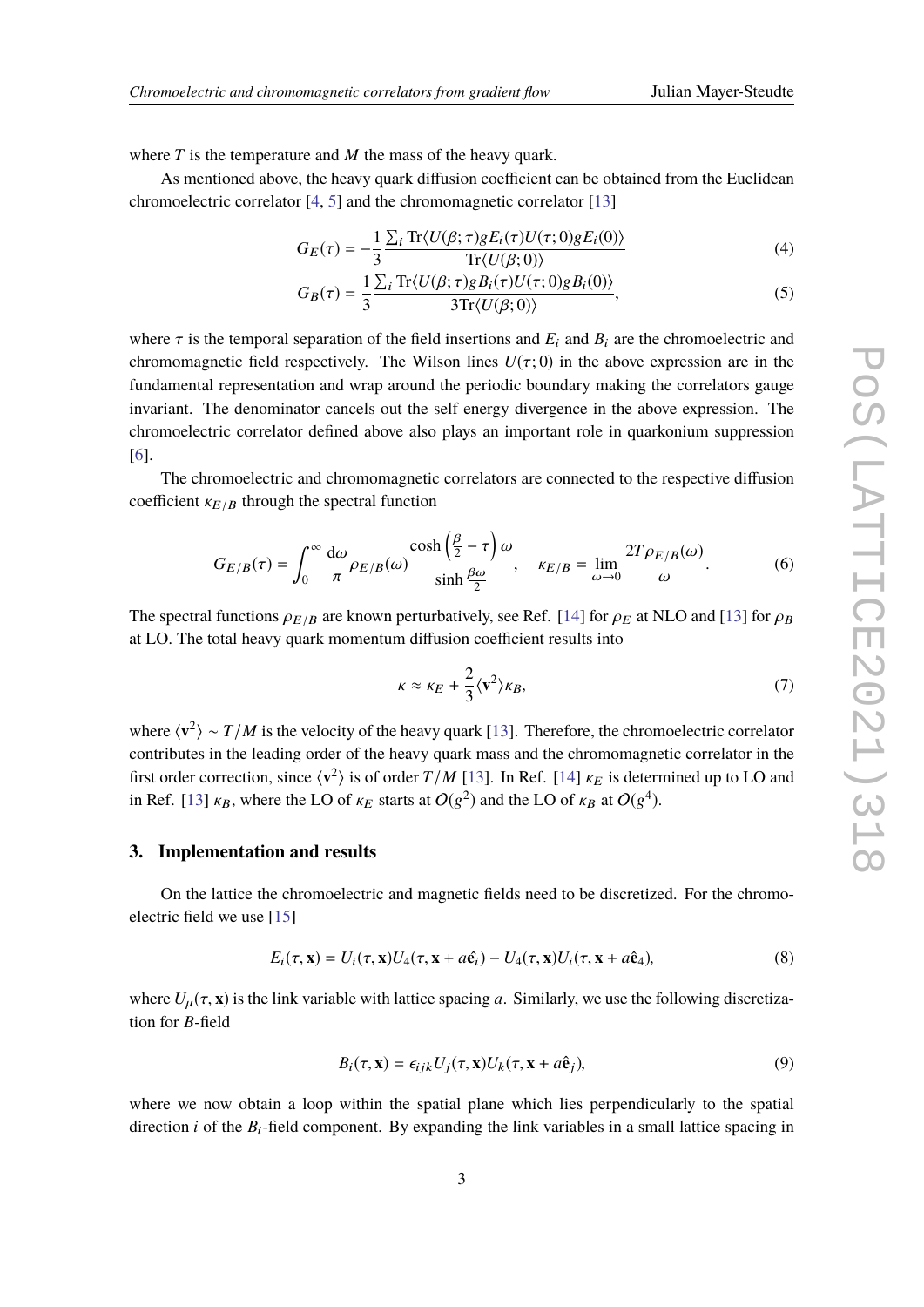<span id="page-3-0"></span>

| $N_{\rm s}$      | $N_t$ | $\beta$ | $N_{\text{conf}}$ |  | $N_{\rm s}$                 | $N_t$ | β             | $N_{\text{conf}}$ |
|------------------|-------|---------|-------------------|--|-----------------------------|-------|---------------|-------------------|
| 48               | 16    | 6.872   | 990               |  | 48                          | 16    | 14.443        | 990               |
| 48               | 20    | 7.044   | 3660              |  | 48                          | 20    | 14.635        | 990               |
| 48               | 24    | 7.192   | 4200              |  | 48                          | 24    | 14.792        | 1500              |
| 56               | 28    | 7.321   | 4080              |  | 56                          | 28    | 14.925   1950 |                   |
| (a) $T = 1.5T_c$ |       |         |                   |  | ( <b>b</b> ) $T = 10^4 T_c$ |       |               |                   |

**Table 1:** The lattice parameters used in our calculations for  $1.5T_c$  and  $10^4T_c$ . Here  $T_c$  is the critical temperature.

Eq. [\(9\)](#page-2-0) it can be shown that the discretized *B*-field corresponds to the chromomagnetic components of the field strength tensor at leading order.

The chromoelectric correlator calculated on the lattice needs to be renormalized [\[16\]](#page-8-1). For the chromomagnetic correlator, renormalization is needed even in the continuum theory [\[17\]](#page-8-2). Since gradient flow renormalizes gauge invariant observables automatically [\[18\]](#page-8-3), no renormalization is needed for measurements at finite flow time.

In this study we focus on two temperatures  $1.5T_c$  and  $10^4T_c$  on quenched lattices as listed in table [1.](#page-3-0) Here the critical temperature  $T_c$  and the temperature values are determined using the scale setting procedure of Ref. [\[19\]](#page-8-4). The ensembles are generated with Wilson gauge action using the heatbath and overrelaxation algorithm. We compute the field correlators using the gradient flow algorithm [\[18,](#page-8-3) [20\]](#page-8-5) with Symanzik action. In order to obtain a dimensionless and tree level improved quantity we normalize the final measured correlator values with the leading order lattice correlator [\[12\]](#page-7-8) at zero flow time

$$
G^{\text{norm}} = \frac{G^{\text{Lo}}_{\text{lat}}(\tau, \tau_F = 0)}{g^2 C_F},\tag{10}
$$

where  $\tau_F$  is the finite flow time. We assume the leading order of the chromoelectric and magnetic correlators to be the same. We obtain a tree level improved quantity by using the perturbative lattice correlator as normalization instead of the perturbative continuum correlator.

The final renormalized values of the correlators are obtained in a zero flow time limit. However, the zero flow time limit can only be taken after the continuum extrapolation is performed. Therefore, we calculate the correlators at different lattice spacings and then perform the continuum extrapolation. Afterwards, we can perform the zero flow time limit. To obtain the continuum limit, we interpolate the data in  $\tau T$  with cubic splines, using natural boundary conditions at  $\tau T = 0$ (second derivative equal to zero) and symmetric boundary conditions at  $\tau T = 0.5$  (first derivative equal to zero) in order to have data of the same  $\tau T$  axis on all lattices, and perform linear extrapolations over  $1/N_t^2$  to the continuum  $(N_t \to \infty)$  using lattices with temporal extents of  $N_t = 20, 24, 28$ . Figs. [1](#page-4-0) and [2](#page-4-1) show some typical examples of continuum extrapolations for the chromoelectric and magnetic fields respectively. In these figures, we also show the  $N_t = 16$  data points. It appears that the  $N_t = 16$  data are not in  $1/N_t^2$  scaling regime. Therefore, we do not include these in the continuum extrapolations. We expect the spatial size dependence to be negligible [\[11\]](#page-7-7).

In Fig. [3](#page-5-0) we show the continuum extrapolated results for  $T = 1.5T_c$ . For the chromoelectric correlator we perform a linear extrapolation in  $\tau_F T^2$ , which is also shown in Fig. [3.](#page-5-0) When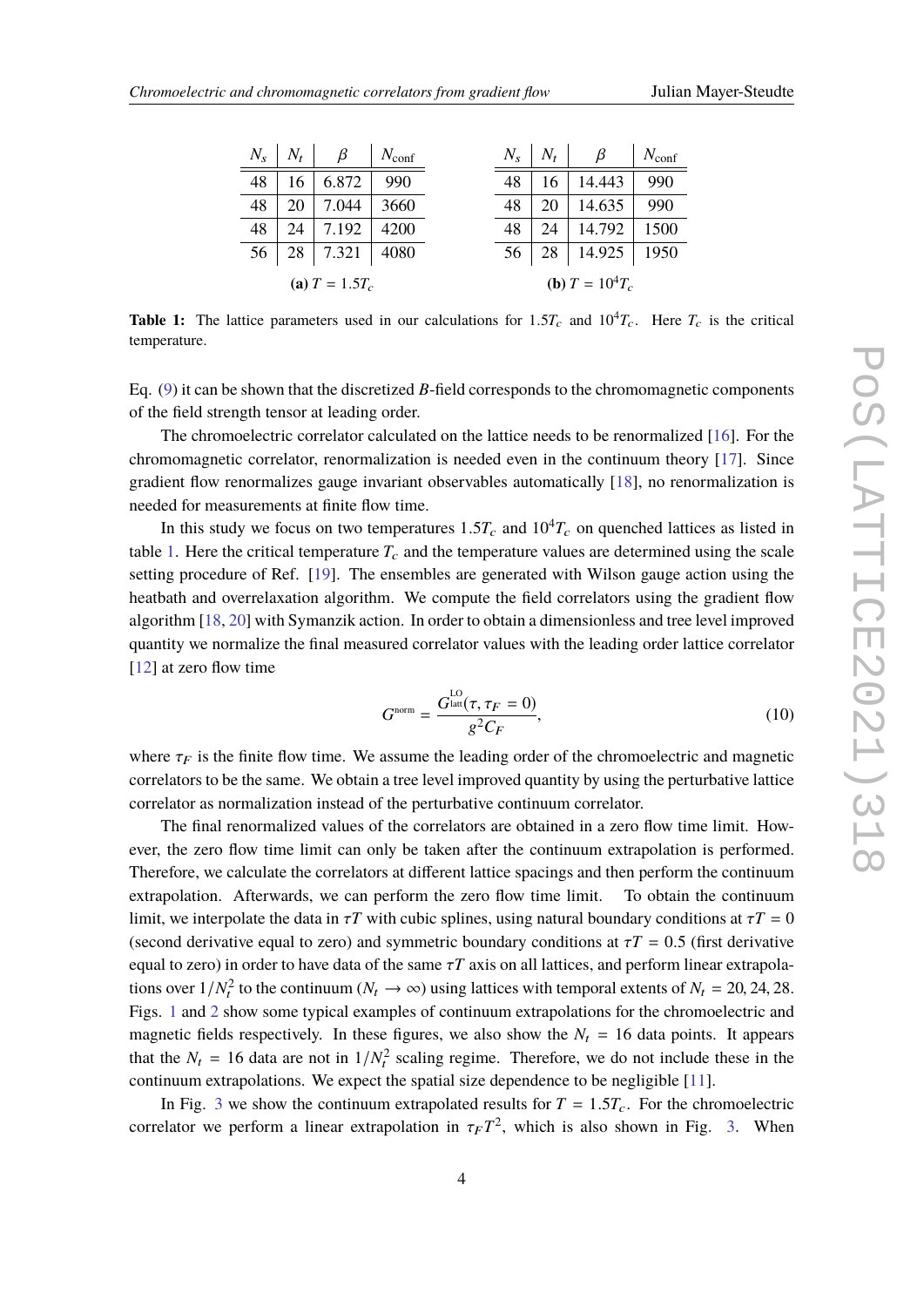<span id="page-4-0"></span>

Figure 1: Examples for the continuum limits of the chromoelectric and chromomagnetic correlators at four different flow times at  $T = 1.5T_c$ .

<span id="page-4-1"></span>

**Figure 2:** Examples for the continuum limits of the chromoelectric and chromomagnetic correlators at four different flow times at  $T = 10^4 T_c$ .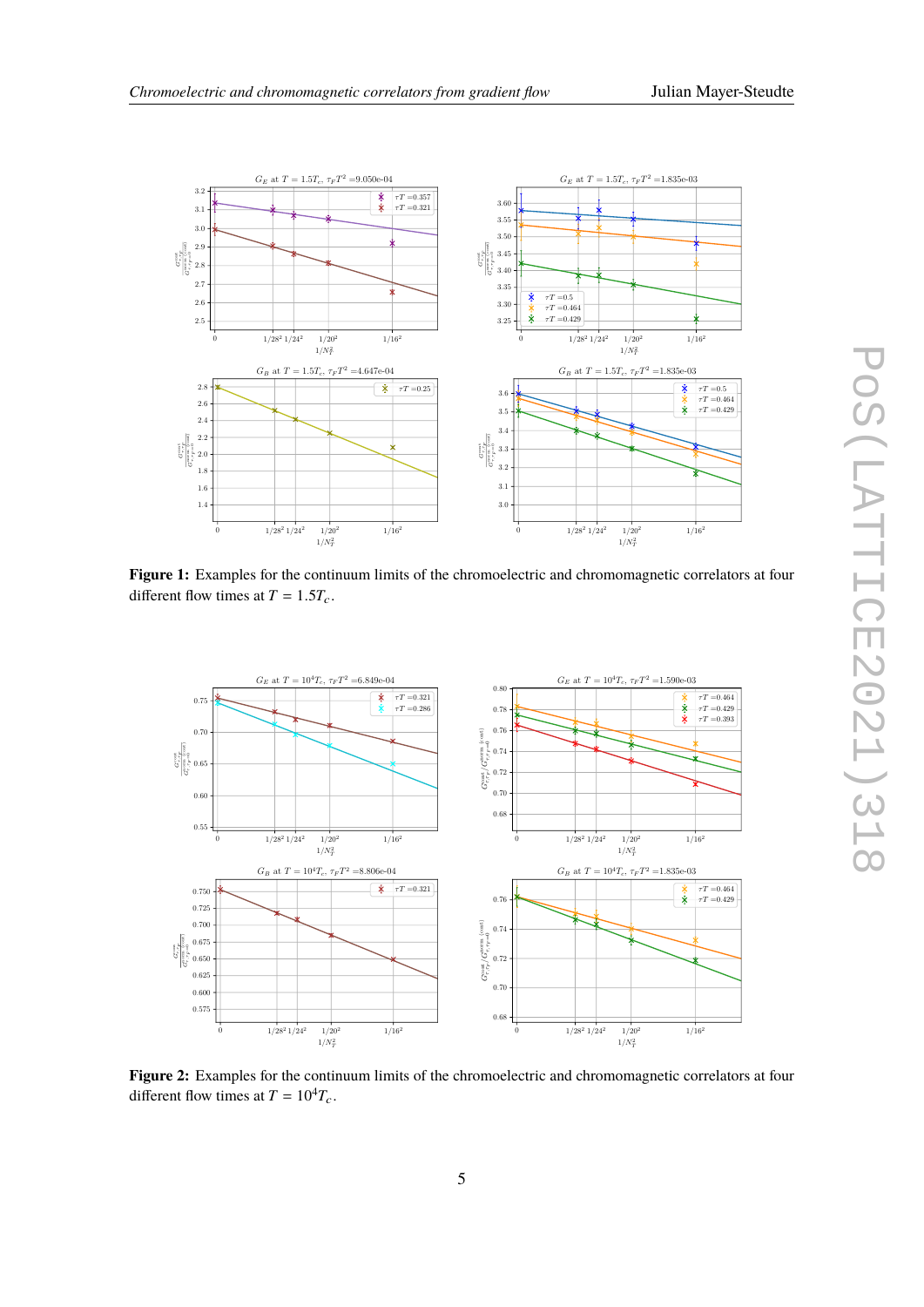<span id="page-5-0"></span>

**Figure 3:** The final results of the continuum limit for the chromoelectric and magnetic correlators at  $T = 1.5T_c$ .

<span id="page-5-1"></span>

Figure 4: The final results of the continuum limit for the chromoelectric and magnetic correlators at  $T = 10^4 T_c$ .

performing the extrapolation we considered flow time  $\tau_F$  in a restricted range

$$
a \le \sqrt{8\tau_F} \le \frac{\tau - a}{3}.\tag{11}
$$

Here <sup>√</sup>  $8\tau_F$  is often called the flow radius. The above constrain for the flow time comes from the  $\frac{1}{2}$  for this gauge the particularity found correlated deviates less than 1 % from the unflavord fact that for this range the perturbative flowed correlator deviates less than 1 % from the unflowed correlator [\[12\]](#page-7-8). For larger flow times the dependence on  $\tau_F T^2$  is nonlinear and the corresponding<br>data connect be used for the  $\tau_{\rm{m}}$  to 0 outrepalations. It is obvious from Fig. 2 that the flow time data cannot be used for the  $\tau_F \rightarrow 0$  extrapolations. It is obvious from Fig. [3](#page-5-0) that the flow time dependence of the chromoelectric and chromomagnetic correlators is quite different. It remains to bee seen if this difference in the flow time dependence is related to the anomalous dimension of the chromomagnetic correlator [\[17\]](#page-8-2). Fig. [4](#page-5-1) shows the final results of the continuum limits at  $T = 10<sup>4</sup>T_c$ . We perform the same zero flow time procedure as for the  $T = 1.5T_c$  case as indicated in Fig. [4.](#page-5-1) We obtain the same flow time behaviour of the correlators for  $\tau_F \rightarrow 0$ .

In Fig. [5](#page-6-0) we show the final results for the chromoelectric correlator as function of  $\tau$  in the zero flow time limit. Our results are compared with results from Ref. [\[12\]](#page-7-8) at  $T = 1.5T_c$ , which also rely on gradient flow, and with results from Ref. [\[11\]](#page-7-7), which are calculated with a multilevel approach at  $T = 1.5T_c$  and  $T = 10^4T_c$ . The multilevel results are renormalized by the 1-loop renormalization constant from Ref. [\[16\]](#page-8-1). We see that our results agree with the previous calculations at both temperatures, hence, we can conclude that the gradient flow approach serves as a non-perturbative renormalization method.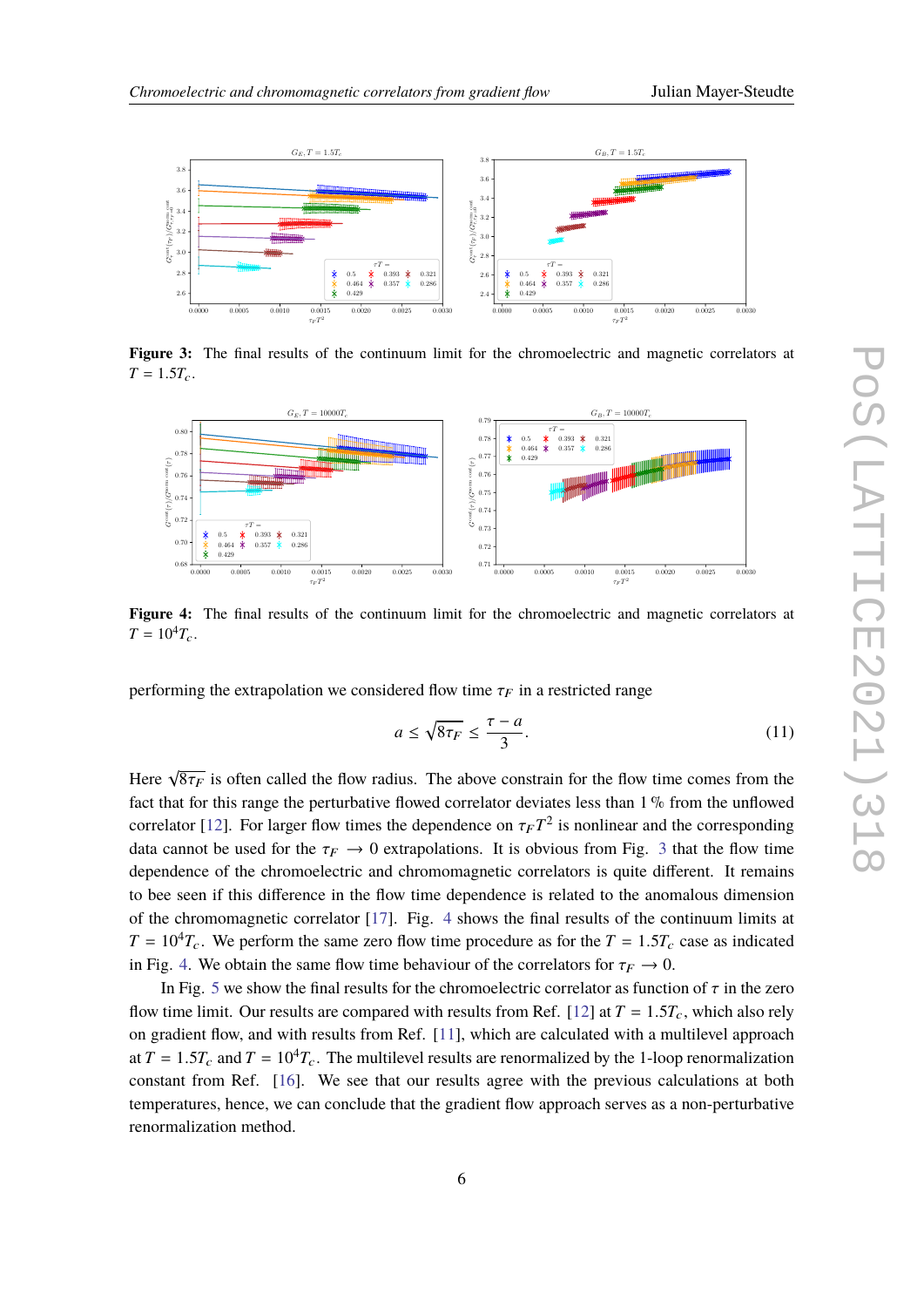<span id="page-6-0"></span>

**Figure 5:** Final results on  $G_E$  in the limit of zero flow time compared with previous results [\[12\]](#page-7-8) based on gradient flow and on the calculations with multilevel algorithm [\[11\]](#page-7-7).

<span id="page-6-1"></span>

**Figure 6:** The chromomagnetic correlator as function of  $\tau$  obtained for different flow times,  $\tau_F$ .

For the chromomagnetic correlator the zero flow time limit cannot be taken because of the anomalous dimension [\[17\]](#page-8-2). Therefore, in Fig. [6](#page-6-1) we show the chromomagnetic correlator for four different flow times. We see that  $G_B$  is almost  $\tau_F$ -independent for  $\tau T \ge 0.25$  at  $T = 1.5T_c$ . For  $T = 10<sup>4</sup>T_c$  the chromomagnetic correlator is roughly flow time independent for  $\tau T \ge 0.3$ .

#### **4. Conclusions**

In this contribution we studied the chromoelectric and chromomagnetic correlators in quenched QCD at two temperatures,  $1.5T_c$  and  $10^4T_c$ . These correlators are interesting as they encode information on the heavy quark diffusion coefficient. We used the gradient flow to reduce the noise in the lattice calculations of these correlators as well as to obtain the renormalized results. We have found that the flow time dependence of the chromoelectric and chromomagnetic correlators is quite different for small flow times. For the chromoelectric correlator we performed the zero flow time extrapolation and found that for both temperatures the zero flow time extrapolated results agree with the previously published ones.

#### **Acknowledgments**

The simulations were performed using the MILC code. The simulations have been carried out on the computing facilities of the Computational Center for Particle and Astrophysics (C2PAP) of the cluster of excellence ORIGINS that is funded by the Deutsche Forschungsgemeinschaft under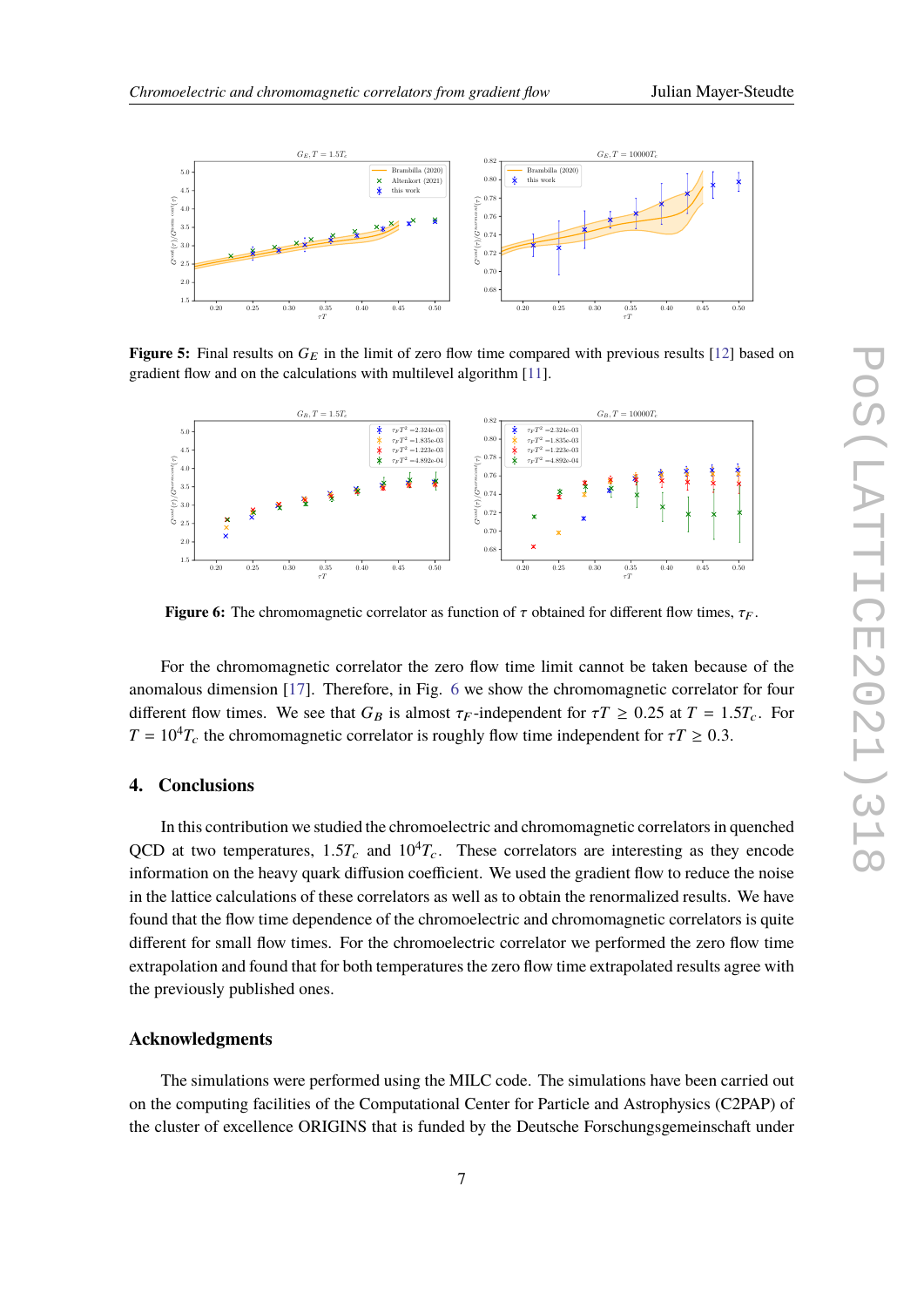Germany's Excellence Strategy EXC-2094-390783311. PP was supported by the U.S. Department of Energy through Contract No. DE-SC0012704.

### **References**

- <span id="page-7-0"></span>[1] R. Pasechnik and M. Šumbera, *Phenomenological Review on Quark–Gluon Plasma: Concepts vs. Observations*, *[Universe](https://doi.org/10.3390/universe3010007)* **3** (2017) 7 [[1611.01533](https://arxiv.org/abs/1611.01533)].
- <span id="page-7-1"></span>[2] G.D. Moore and D. Teaney, *How much do heavy quarks thermalize in a heavy ion collision?*, *Phys. Rev. C* **71** [\(2005\) 064904](https://doi.org/10.1103/PhysRevC.71.064904) [[hep-ph/0412346](https://arxiv.org/abs/hep-ph/0412346)].
- <span id="page-7-2"></span>[3] B. Svetitsky, *Diffusion of charmed quarks in the quark-gluon plasma*, *[Phys. Rev. D](https://doi.org/10.1103/PhysRevD.37.2484)* **37** (1988) [2484.](https://doi.org/10.1103/PhysRevD.37.2484)
- <span id="page-7-3"></span>[4] S. Caron-Huot and G.D. Moore, *Heavy quark diffusion in QCD and N=4 SYM at next-to-leading order*, *JHEP* **02** [\(2008\) 081](https://doi.org/10.1088/1126-6708/2008/02/081) [[0801.2173](https://arxiv.org/abs/0801.2173)].
- <span id="page-7-4"></span>[5] J. Casalderrey-Solana and D. Teaney, *Heavy quark diffusion in strongly coupled N=4 Yang-Mills*, *Phys. Rev. D* **74** [\(2006\) 085012](https://doi.org/10.1103/PhysRevD.74.085012) [[hep-ph/0605199](https://arxiv.org/abs/hep-ph/0605199)].
- <span id="page-7-5"></span>[6] N. Brambilla, M.A. Escobedo, J. Soto and A. Vairo, *Heavy quarkonium suppression in a fireball*, *Phys. Rev. D* **97** [\(2018\) 074009](https://doi.org/10.1103/PhysRevD.97.074009) [[1711.04515](https://arxiv.org/abs/1711.04515)].
- <span id="page-7-6"></span>[7] H.B. Meyer, *The errant life of a heavy quark in the quark-gluon plasma*, *[New J. Phys.](https://doi.org/10.1088/1367-2630/13/3/035008)* **13** [\(2011\) 035008](https://doi.org/10.1088/1367-2630/13/3/035008) [[1012.0234](https://arxiv.org/abs/1012.0234)].
- [8] A. Francis, O. Kaczmarek, M. Laine and J. Langelage, *Towards a non-perturbative measurement of the heavy quark momentum diffusion coefficient*, *PoS* **[LATTICE2011](https://doi.org/10.22323/1.139.0202)** [\(2011\) 202](https://doi.org/10.22323/1.139.0202) [[1109.3941](https://arxiv.org/abs/1109.3941)].
- [9] D. Banerjee, S. Datta, R. Gavai and P. Majumdar, *Heavy Quark Momentum Diffusion Coefficient from Lattice QCD*, *Phys. Rev. D* **85** [\(2012\) 014510](https://doi.org/10.1103/PhysRevD.85.014510) [[1109.5738](https://arxiv.org/abs/1109.5738)].
- [10] A. Francis, O. Kaczmarek, M. Laine, T. Neuhaus and H. Ohno, *Nonperturbative estimate of the heavy quark momentum diffusion coefficient*, *Phys. Rev. D* **92** [\(2015\) 116003](https://doi.org/10.1103/PhysRevD.92.116003) [[1508.04543](https://arxiv.org/abs/1508.04543)].
- <span id="page-7-7"></span>[11] N. Brambilla, V. Leino, P. Petreczky and A. Vairo, *Lattice QCD constraints on the heavy quark diffusion coefficient*, *Phys. Rev. D* **102** [\(2020\) 074503](https://doi.org/10.1103/PhysRevD.102.074503) [[2007.10078](https://arxiv.org/abs/2007.10078)].
- <span id="page-7-8"></span>[12] L. Altenkort, A.M. Eller, O. Kaczmarek, L. Mazur, G.D. Moore and H.-T. Shu, *Heavy quark momentum diffusion from the lattice using gradient flow*, *Phys. Rev. D* **103** [\(2021\) 014511](https://doi.org/10.1103/PhysRevD.103.014511) [[2009.13553](https://arxiv.org/abs/2009.13553)].
- <span id="page-7-9"></span>[13] A. Bouttefeux and M. Laine, *Mass-suppressed effects in heavy quark diffusion*, *[JHEP](https://doi.org/10.1007/JHEP12(2020)150)* **12** [\(2020\) 150](https://doi.org/10.1007/JHEP12(2020)150) [[2010.07316](https://arxiv.org/abs/2010.07316)].
- <span id="page-7-10"></span>[14] Y. Burnier, M. Laine, J. Langelage and L. Mether, *Colour-electric spectral function at next-to-leading order*, *JHEP* **08** [\(2010\) 094](https://doi.org/10.1007/JHEP08(2010)094) [[1006.0867](https://arxiv.org/abs/1006.0867)].